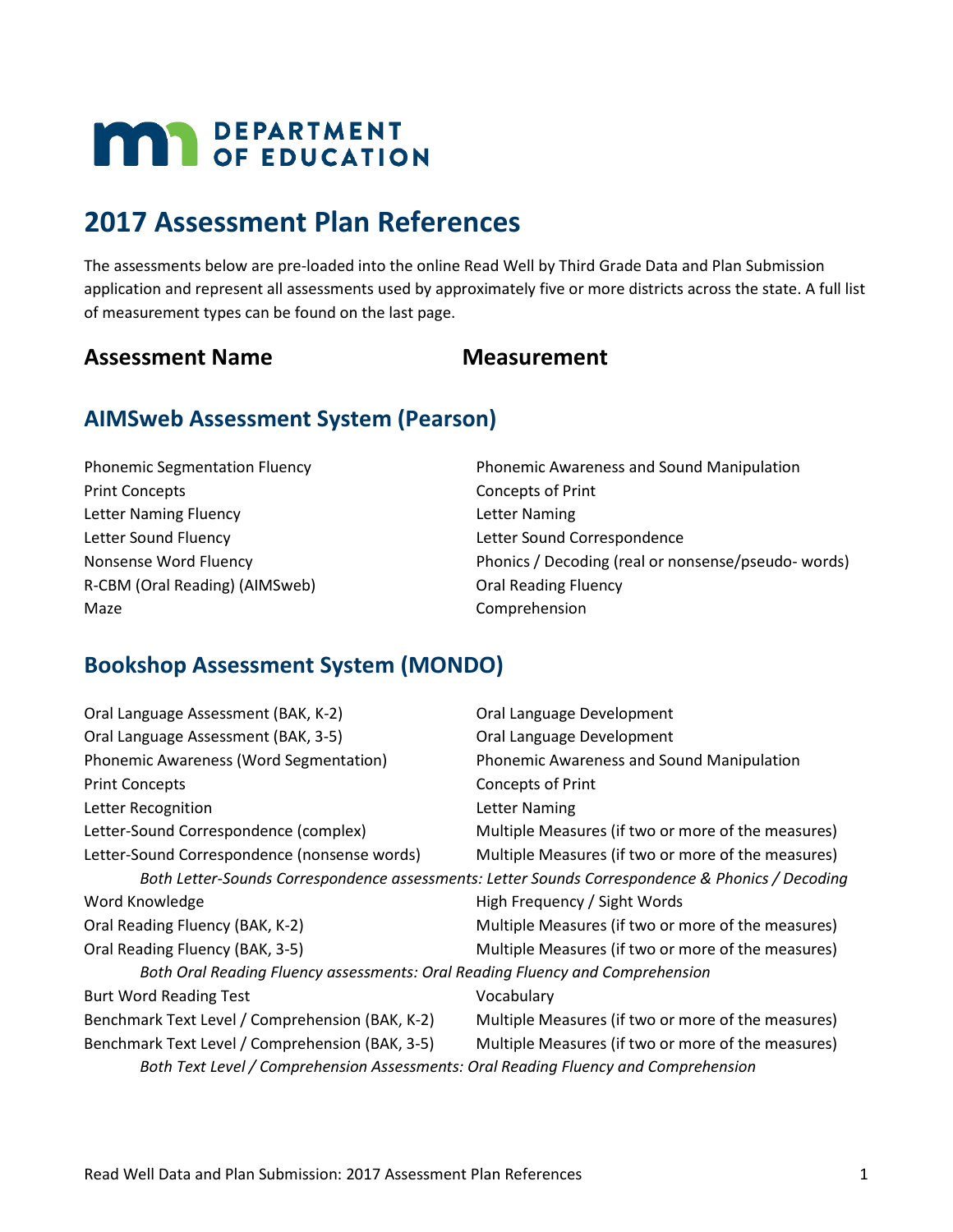# **Developmental Reading Assessment (DRA) (Pearson)**

Developmental Reading Assessment Multiple Measures (if two or more of the measures) *Assesses: Oral Reading Fluency and Comprehension*

### **DIBELS Assessments (Sopris)**

Composite Score (DIBELS Next) Multiple Measures (if two or more of the measures)

*DIBELS Next composite scores use the following subtests at each grade level and time of year:*

- *K, Fall: First Sound Fluency, Letter Name Fluency*
- *K, Winter: First Sound Fluency, Letter Name Fluency, Phoneme Segmentation Fluency, Nonsense Word Fluency (Correct Letter Sounds)*
- *K, Spring: Letter Name Fluency, Phoneme Segmentation Fluency, Nonsense Word Fluency (Correct Letter Sounds)*
- *1st, Fall: Letter Name Fluency, Phoneme Segmentation Fluency, Nonsense Word Fluency (Correct Letter Sounds)*
- *1st, Winter: Nonsense Word Fluency (Correct Letter Sounds and Whole Words Read), DORF (Words Correct and Accuracy)*
- *1st, Spring: Nonsense Word Fluency (Whole Words Read), DORF (Words Correct and Accuracy)*
- *2nd, Fall: Nonsense Word Fluency (Whole Words Read), DORF (Words Correct and Accuracy)*
- *2nd, Winter and Spring: DORF (Words Correct and Accuracy), Retell*
- *3rd, All: DORF (Words Correct and Accuracy), Retell, Daze (Adjusted Score)*

*They, therefore measure the following measurements:*

- *K, Fall: Phonemic Awareness, Letter Names*
- *K, Winter: Phonemic Awareness, Letter Names, Phonics / Decoding*
- *K, Spring: Phonemic Awareness, Letter Names, Phonics / Decoding*
- *1st, Fall: Phonemic Awareness, Letter Names, Phonics / Decoding*
- *1st, Winter: Phonics / Decoding, Oral Reading Fluency*
- *1st, Spring: Phonics / Decoding, Oral Reading Fluency*
- *2nd, Fall: Phonics / Decoding, Oral Reading Fluency*
- *2nd, Winter and Spring: Oral Reading Fluency, Comprehension*
- *3rd, All: Oral Reading Fluency, Comprehension*

- 
- 
- Letter Naming Fluency (DIBELS Next) Letter Naming
- Letter Naming Fluency (DIBELS 6<sup>th</sup> Ed.) Letter Naming

First Sound Fluency (DIBELS Next) Phonemic Awareness and Sound Manipulation Initial Sound Fluency (DIBELS 6<sup>th</sup> Ed.) Phonemic Awareness and Sound Manipulation Phoneme Segmentation Fluency (DIBELS Next) Phonemic Awareness and Sound Manipulation Phoneme Segmentation Fluency (DIBELS  $6<sup>th</sup> Ed$ .) Phonemic Awareness and Sound Manipulation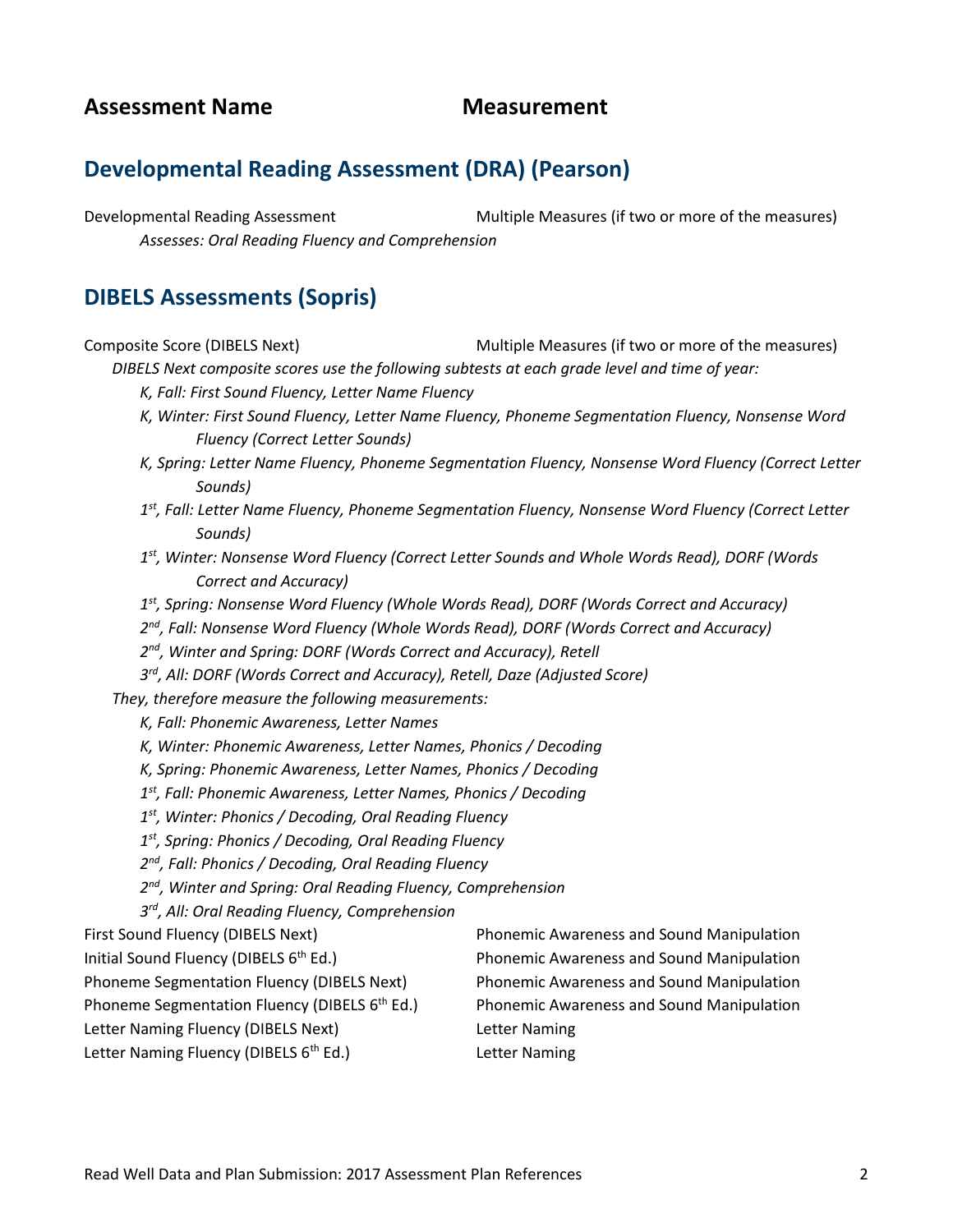# **DIBELS Assessments (Sopris) continued**

| Nonsense Word Fluency (DIBELS Next)                             | Multiple Measures (if two or more of the measures)                                         |
|-----------------------------------------------------------------|--------------------------------------------------------------------------------------------|
| Nonsense Word Fluency (DIBELS 6 <sup>th</sup> Ed.)              | Multiple Measures (if two or more of the measures)                                         |
|                                                                 | Both Nonsense Word Fluency Assessments: Letter Sound Correspondence and Phonics / Decoding |
| Oral Reading Fluency (DIBELS Next)                              | Multiple Measures (if two or more of the measures)                                         |
| Assesses: Oral Reading Fluency and Comprehension                |                                                                                            |
| DIBELS Oral Reading Fluency (DORF) (DIBELS 6 <sup>th</sup> Ed.) | Multiple Measures (if two or more of the measures)                                         |
| Assesses: Oral Reading Fluency and Comprehension                |                                                                                            |
| Word Use Fluency (DIBELS 6 <sup>th</sup> Ed.)                   | Multiple Measures (if two or more of the measures)                                         |
| Assesses: Oral Language and Vocabulary                          |                                                                                            |
| Daze (DIBELS Next)                                              | Comprehension                                                                              |
| Retell Fluency (DIBELS Next)                                    | Comprehension                                                                              |
| Retell Fluency (DIBELS 6 <sup>th</sup> Ed.)                     | Comprehension                                                                              |
|                                                                 |                                                                                            |

# **Dolch Word Lists (Edward Dolch)**

Dolch Sight Word Lists **High Frequency / Sight Words** 

# **FastBridge Learning Assessments (Fastbridge Learning)**

| <b>AUTOreading Letter Names</b>  | <b>Letter Naming</b>                                |
|----------------------------------|-----------------------------------------------------|
| <b>AUTOreading Letter Sounds</b> | Letter Sound Correspondence                         |
| <b>AUTOreading Decoding</b>      | Phonics / Decoding (real or nonsense/pseudo-words)  |
| <b>AUTOreading Word ID</b>       | High Frequency / Sight Words                        |
| <b>AUTOreading Morphology</b>    | Vocabulary                                          |
| <b>AUTOreading Synonym</b>       | Vocabulary                                          |
| <b>AUTOreading Vocabulary</b>    | Vocabulary                                          |
| early Reading Oral Language      | Oral Language Development                           |
| earlyReading Onset Sounds        | Phonemic Awareness and Sound Manipulation           |
| earlyReading Word Rhyming        | Phonemic Awareness and Sound Manipulation           |
| earlyReading Word Blending       | Phonemic Awareness and Sound Manipulation           |
| early Reading Word Segmenting    | Phonemic Awareness and Sound Manipulation           |
| earlyReading Concepts of Print   | Concepts of Print                                   |
| earlyReading Letter Names        | Letter Naming                                       |
| early Reading Letter Sounds      | Letter Sound Correspondence                         |
| earlyReading Decodable Words     | Phonics / Decoding (real or nonsense/pseudo- words) |
| earlyReading Nonsense Words      | Phonics / Decoding (real or nonsense/pseudo-words)  |
| earlyReading Sights Words        | High Frequency / Sight Words                        |
| earlyReading Sentence Screening  | <b>Oral Reading Fluency</b>                         |
|                                  |                                                     |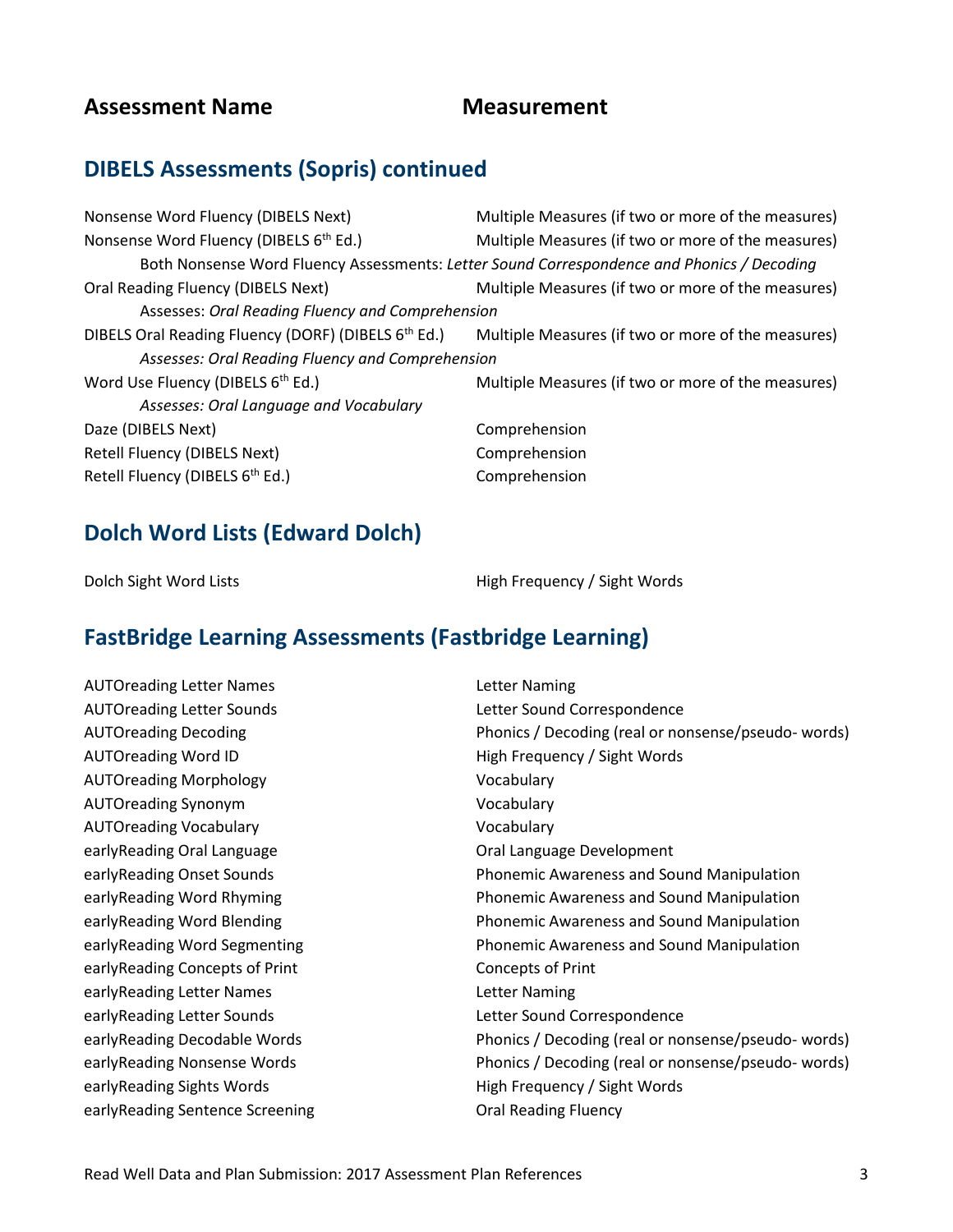# **FastBridge Learning Assessments (Fastbridge Learning) continued**

aReading and a measures (if two or more of the measures) area and  $M$  Multiple Measures (if two or more of the measures) *Assesses: Concepts of Print, Vocabulary, and Comprehension* CBM Reading (Fastbridge) CBM Reading Fluency earlyReading Composite Score The Multiple Measures (if two or more of the measures) *earlyReading composite scores use the following subtests at each grade level and time of year: K, Fall: Concepts of Print, Onset Sounds, Letter Names, Letter Sounds K, Winter: Onset Sounds, Letter Sounds, Word Segmenting, Nonsense Words K, Spring: Letter Sounds, Word Segmenting, Nonsense Words, Sight Words 1st, Fall: Word Segmenting, Nonsense Words, Sight Words, Sentence Reading 1st, Winter: Word Segmenting, Nonsense Words, Sight Words, CBM-Reading They, therefore measure the following measurements: K, Fall: Concepts of Print, Phonemic Awareness, Letter Names, Letter Sound Correspondence K, Winter: Phonemic Awareness, Letter Sounds Correspondence, Phonics / Decoding K, Spring: Letter Sound Correspondence, Phonemic Awareness, Phonics / Decoding 1st, Fall: Phonemic Awareness, Phonics / Decoding, High Frequency / Sight Words, Oral Reading Fluency 1st, Winter: Phonemic Awareness, Phonics / Decoding, High Frequency / Sight Words, Oral Reading Fluency*

#### **Fry's Informal Reading Assessments (Edward Fry)**

Sight / Instant Word Lists **High Frequency / Sight Words** 

# **Fountas and Pinnell Benchmark Assessment System (BAS) (Heinemann)**

| BAS, System 1 (Grades K-2)                                                                | Multiple Measures (if two or more of the measures) |
|-------------------------------------------------------------------------------------------|----------------------------------------------------|
| BAS, System 2 (Grades 3-8)                                                                | Multiple Measures (if two or more of the measures) |
| Both BAS Systems: Phonics / Decoding, Oral Reading Fluency, Vocabulary, and Comprehension |                                                    |
| <b>Blending and Segmenting Words</b>                                                      | Phonemic Awareness and Sound Manipulation          |
| <b>Early Literacy Behaviors</b>                                                           | <b>Concepts of Print</b>                           |
| Initial Sounds                                                                            | Phonemic Awareness and Sound Manipulation          |
| Letter Recognition: Uppercase and Lowercase Naming                                        | Letter Naming                                      |
| Reading High Frequency Words                                                              | High Frequency / Sight Words                       |

# **Independent Reading Level Assessment (American Reading Company)**

Independent Reading Level Assessment (IRLA) Multiple Measures (if two or more of the measures)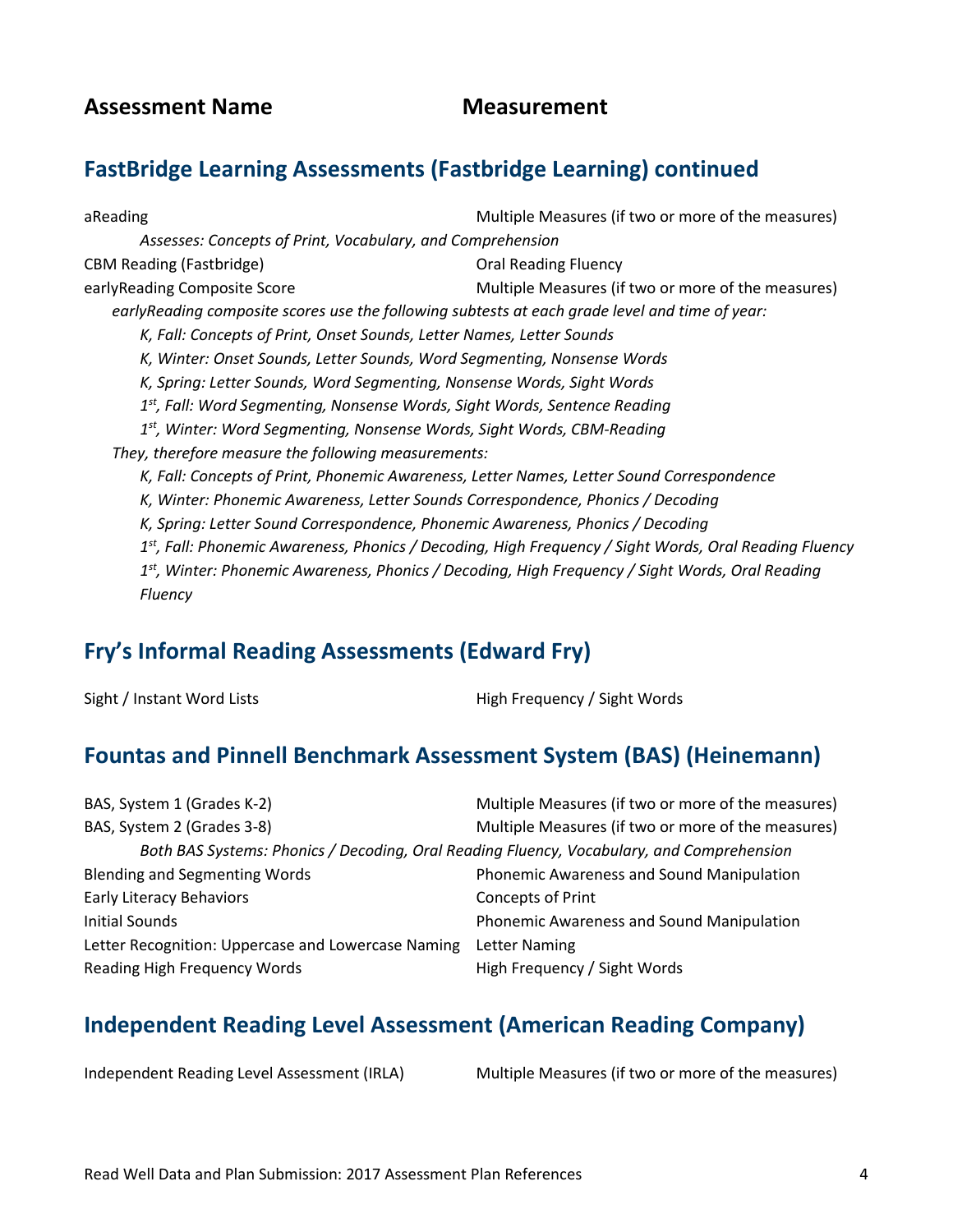# **Measures of Academic Progress (MAP) Assessments (Northwest Evaluation Association – NWEA)**

| Manipulation of Sounds Checklist            | Phonemic Awareness and Sound Manipulation                                                            |
|---------------------------------------------|------------------------------------------------------------------------------------------------------|
| <b>Early Literacy Screening</b>             | <b>Concepts of Print</b>                                                                             |
| Letter Identification Skills Checklist      | <b>Letter Naming</b>                                                                                 |
| Matching Letters to Sounds Skills Checklist | Letter Sound Correspondence                                                                          |
| Survey with Goals (MPG)                     | Multiple Measures (if two or more of the measures)                                                   |
|                                             | Assesses: Phonemic Awareness, Concepts of Print, Letter Naming, Letter Sound Correspondence, Phonics |
| / Decoding, Vocabulary, and Comprehension   |                                                                                                      |
| Survey with Goals (MAP)                     | Multiple Measures (if two or more of the measures)                                                   |
| Assesses: Vocabulary and Comprehension      |                                                                                                      |

# **Marie Clay's Observation Survey of Early Literacy Achievement (Marie Clay)**

Concepts of Print Concepts of Print Letter Identification Letter Naming Sight Words (Ohio Word Test / Duncan Word Test) High Frequency / Sight Words Text Reading (Running Records) Multiple Measures (if two or more of the measures) *Assesses: Oral Reading Fluency and Phonics / Decoding*

#### **Read Naturally Assessments (Read Naturally)**

| Benchmark Assessor Live                 | <b>Oral Reading Fluency</b>                        |
|-----------------------------------------|----------------------------------------------------|
| <b>Quick Phonics Screener</b>           | Phonics / Decoding (real or nonsense/pseudo-words) |
| <b>Reading Fluency Progress Monitor</b> | <b>Oral Reading Fluency</b>                        |

### **Spanish Language Assessments (various)**

#### **Evaluacion Del Desarrollo De La Lectura (EDL2 - DRA) (Pearson)**

EDL2 Análisis de palabras entre a mortuus est de manufacture Multiple Measures (if two or more of the measures) *Assesses: Phonemic Awareness, Letter Naming, and Phonics / Decoding* EDL2 Varificar el progreso **Multiple Measures** (if two or more of the measures) *Assesses: Oral Reading Fluency and Comprehension*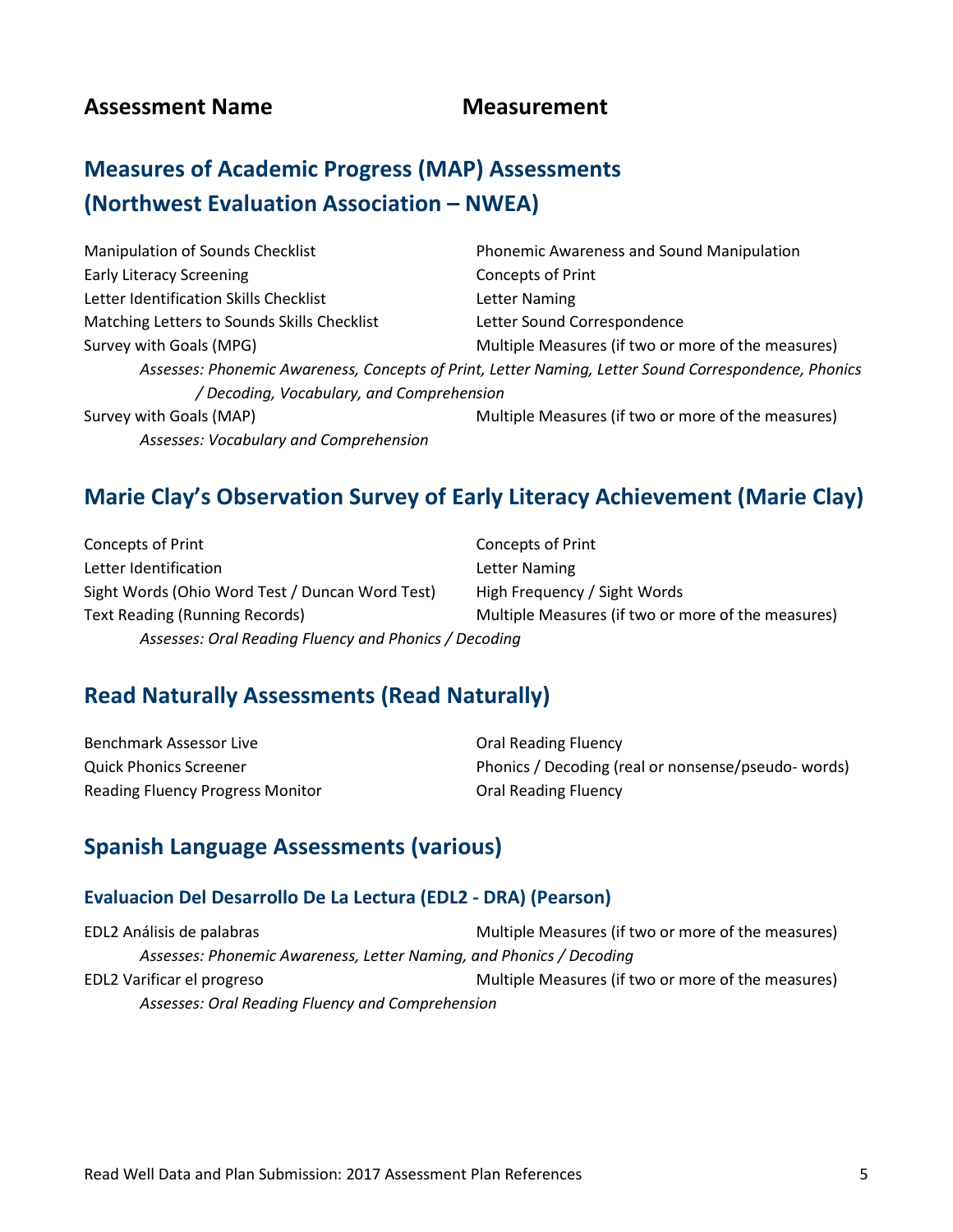# **Spanish Language Assessments (various) continued**

#### **earlyReading Spanish and CBM Reading Spanish (Fastbridge Learning)**

| <b>CBM Reading Spanish (Fastbridge)</b> | <b>Oral Reading Fluency</b>                        |
|-----------------------------------------|----------------------------------------------------|
| earlyReading Spanish Word Blending      | Phonemic Awareness and Sound Manipulation          |
| early Reading Spanish Word Segmenting   | Phonemic Awareness and Sound Manipulation          |
| early Reading Spanish Concepts of Print | Concepts of Print                                  |
| earlyReading Spanish Letter Names       | Letter Naming                                      |
| earlyReading Spanish Letter Sounds      | Letter Sound Correspondence                        |
| earlyReading Spanish Decodable Words    | Phonics / Decoding (real or nonsense/pseudo-words) |
| early Reading Spanish Nonsense Words    | Phonics / Decoding (real or nonsense/pseudo-words) |
| early Reading Spanish Sight Words       | High Frequency / Sight Words                       |
| earlyReading Spanish Sentence Screening | <b>Oral Reading Fluency</b>                        |

#### **Indicadores Dinámicos del Éxito en la Lectura (IDEL - DIBELS) (Dynamic Measurement Group)**

| IDEL Fluidez en el Uso de las Palabras (FUP)                 | Multiple Measures (if two or more of the measures) |
|--------------------------------------------------------------|----------------------------------------------------|
| Assesses: Oral Language Development and Vocabulary           |                                                    |
| IDEL Fluidez en lat Segmentación de Fonemas (FSF)            | Phonemic Awareness and Sound Manipulation          |
| IDEL Fluidez en Nombrar Letras (FNL)                         | Letter Naming                                      |
| IDEL Fluidez en las Palabras sin Sentido (FPS)               | Multiple Measures (if two or more of the measures) |
| Assesses: Letter Sound Correspondence and Phonics / Decoding |                                                    |
| IDEL Fluidez en la Lectura Oral (FLO)                        | <b>Oral Reading Fluency</b>                        |
| IDEL Fluidez en el Relato Oral (FRO)                         | Comprehension                                      |

# **Medidas Incrementales de Destrezas Esenciales (MIDE) and AIMSweb Spanish Reading (Spanish R-CBM) (Pearson)**

| <b>MIDE Syllable Segmentation Fluency</b>                                         | Phonemic Awareness and Sound Manipulation          |
|-----------------------------------------------------------------------------------|----------------------------------------------------|
| <b>MIDE Letter Naming Fluency</b>                                                 | Letter Naming                                      |
| <b>MIDE Letter Sound Fluency</b>                                                  | Letter Sound Correspondence                        |
| MIDE Syllable Reading Fluency                                                     | Phonics / Decoding (real or nonsense/pseudo-words) |
| <b>MIDE Oral Reading Fluency</b>                                                  | <b>Oral Reading Fluency</b>                        |
| Sistema de Evaluación de la Lectura (SEL)                                         | Multiple Measures (if two or more of the measures) |
| Assesses: Phonics / Decoding, Oral Reading Fluency, Vocabulary, and Comprehension |                                                    |
| Spanish Reading CBM (AIMSweb Spanish R-CBM)                                       | <b>Oral Reading Fluency</b>                        |